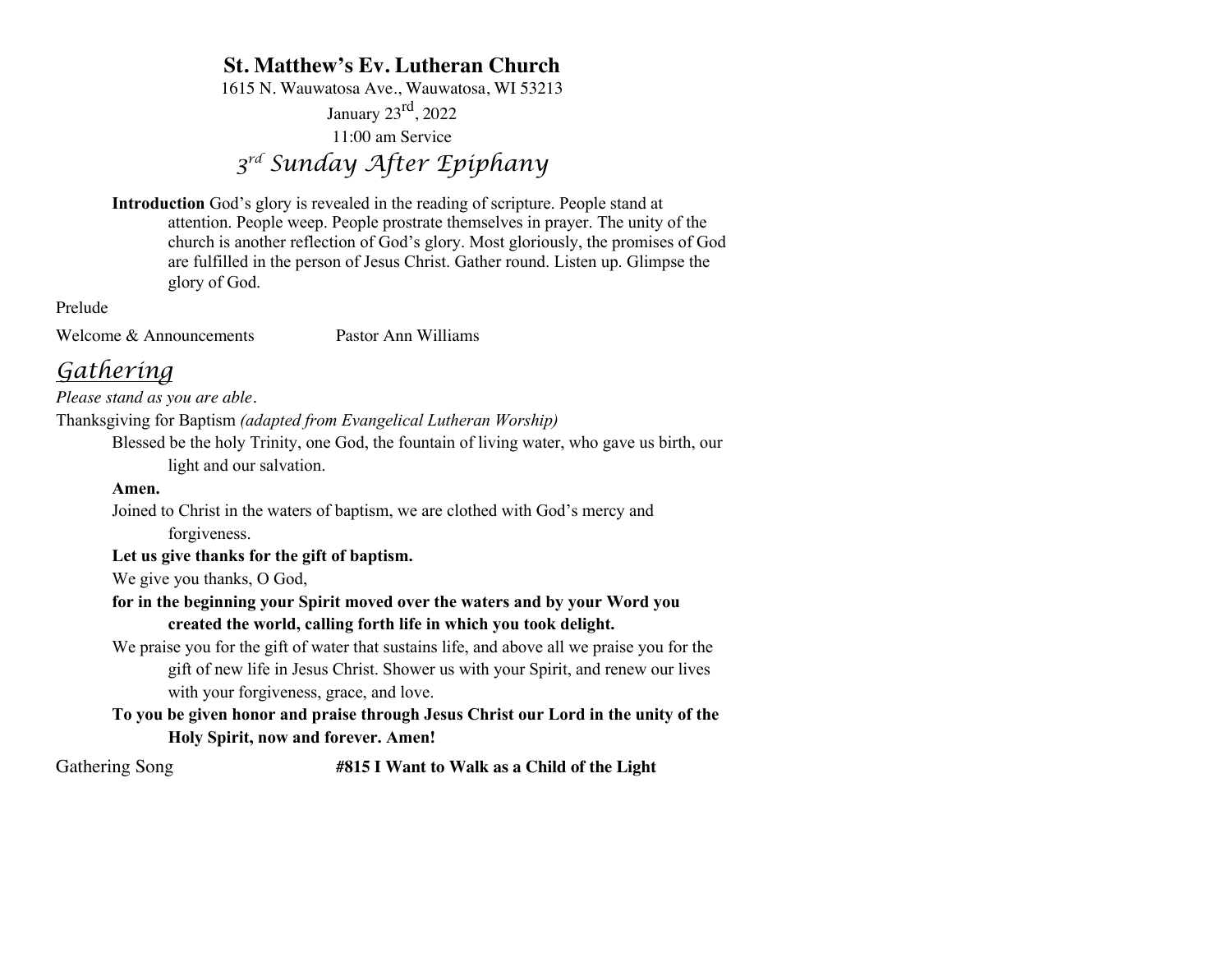Litany for the Third Sunday after the Epiphany

Those who are poor in spirit, rejoice!

**For Christ has come to bring good news to the poor.**

He will enrich our spirit!

**He has the power to heal.**

Christ has come to release us from our sins. **Christ has come to release us from our fears.** Christ has come to free us from our oppressions. **For Christ's presence in our lives makes our lives worth living!**

Apostolic Greeting

Arise shine; for the Light has come!

## **The glory of the Lord has risen upon us!**

The grace of God that extends to all nations in Christ Jesus through the work of the Holy Spirit be with you all.

# **And also with you.**

Prayer of the Day

Blessed Lord God, you have caused the holy scriptures to be written for the nourishment of your people. Grant that we may hear them, read, mark, learn, and inwardly digest them, that, comforted by your promises, we may embrace and forever hold fast to the hope of eternal life, through your Son, Jesus Christ our Lord.

### **Amen.**

*Please be seated.*

# *Word*

First Reading Nehemiah 8:1-3, 5-6, 8-10

*The exiles have returned. Under Nehemiah they have rebuilt the city of Jerusalem and its walls. Now the people ask Ezra, the priest, to read the Law of Moses to them in the public square. When they hear it, they weep for their sins, for the long years in exile, and for the joy of the Lord that was their strength.*

Word of God, word of life. **Thanks be to God.**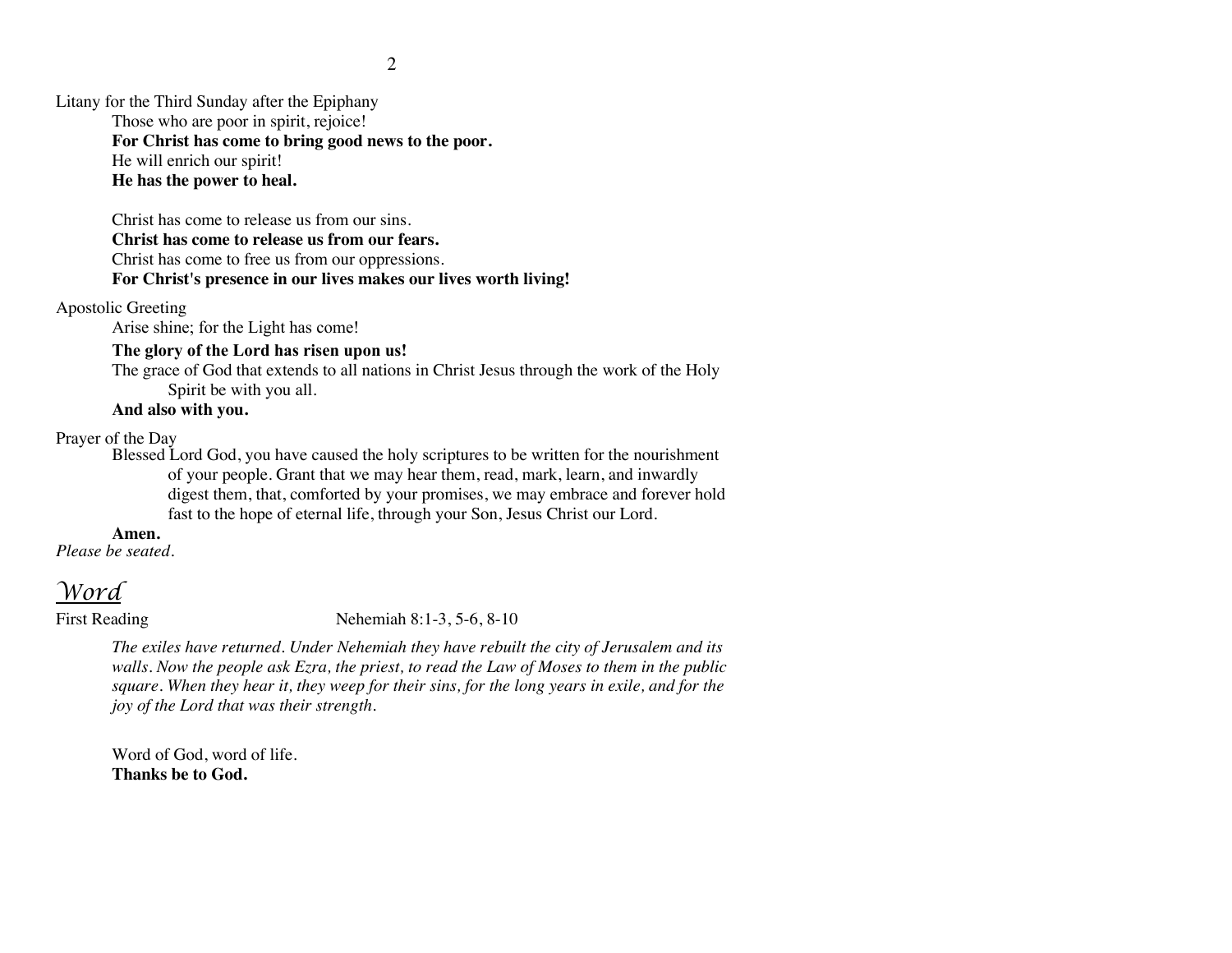Psalm Psalm 19 *The teaching of the LORD revives the soul. (Ps. 19:7)*

Let us read responsively and sing from Psalm 19.



Text: Psalm 19. Music: John R. Paradowski. Copyright © 2022. Used by permission. All rights reserved.

The heavens declare the glory of God, and the sky proclaims its maker's handiwork. **One day tells its tale to another, and one night imparts knowledge to another.**

Although they have no words or language, and their voices are not heard,

**their sound has gone out into all lands, and their message to the ends of the world, where God has pitched a tent for the sun.**

It comes forth like a bridegroom out of his chamber; it rejoices like a champion to run its course.

**It goes forth from the uttermost edge of the heavens and runs about to the end of it again; nothing is hidden from its burning heat.** *Refrain*

The teaching of the LORD is perfect and revives the soul; the testimony of the LORD is sure and gives wisdom to the simple.

**The statutes of the LORD are just and rejoice the heart; the commandment of the LORD is clear and gives light to the eyes.** 

The fear of the LORD is clean and endures forever; the judgments of the LORD are true and righteous altogether.

**More to be desired are they than gold, more than much fine gold, sweeter far than honey, than honey in the comb.** *Refrain*

By them also is your servant enlightened, and in keeping them there is great reward.

**Who can detect one's own offenses? Cleanse me from my secret faults.** 

Above all, keep your servant from presumptuous sins; let them not get dominion over me; then shall I be whole and sound, and innocent of a great offense.

## **Let the words of my mouth and the meditation of my heart be acceptable in your sight, O LORD, my strength and my redeemer.** *Refrain*

## Second Reading 1 Corinthians 12:12-31a

*The apostle and pastor Paul uses the metaphor of the human body to describe how intimately connected we are in the church. For this struggling congregation in Corinth, Paul delivers a vital message of unity that is a mark of the church today.*

Word of God, word of life. **Thanks be to God**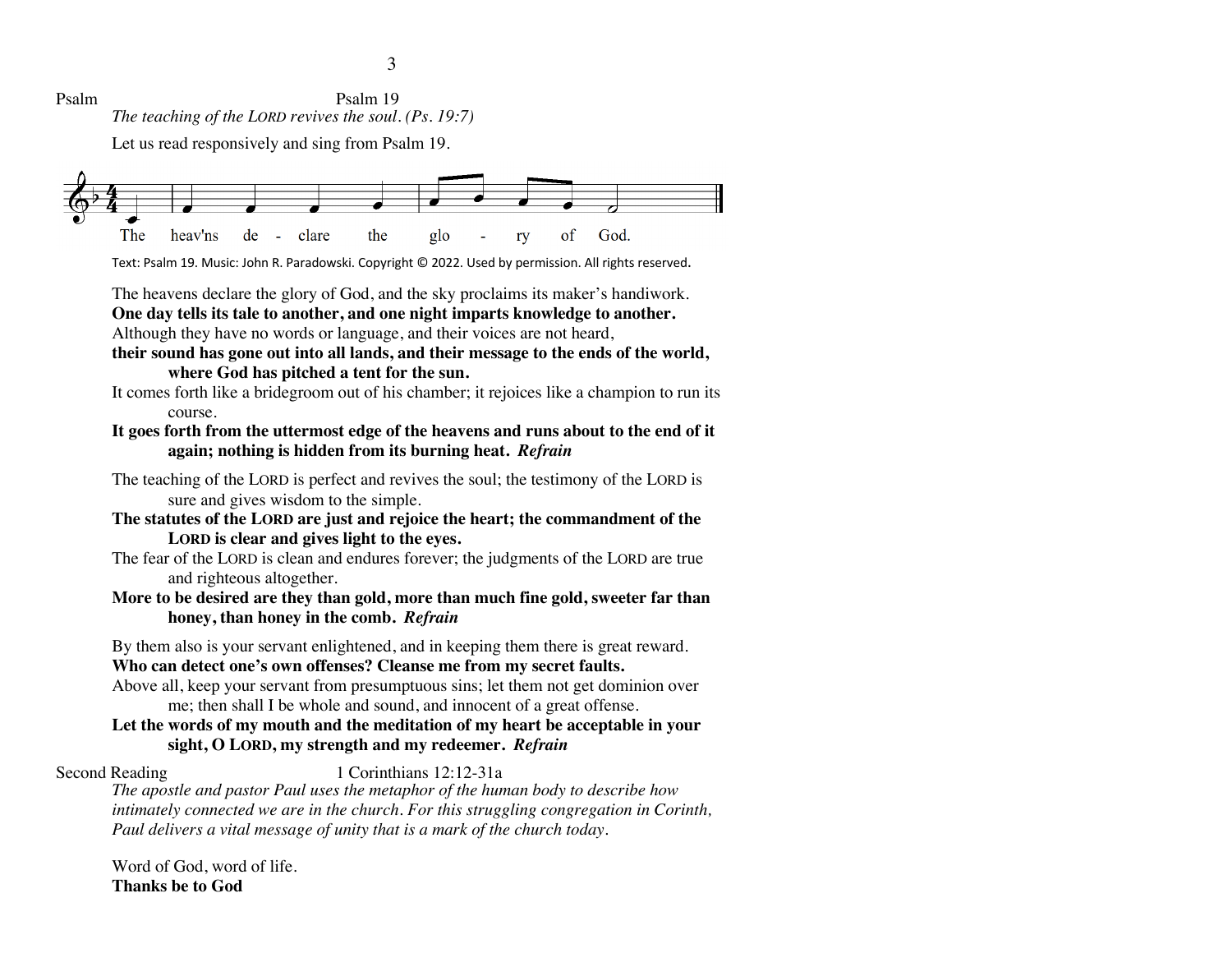

Text: Arden Mead. Text Copyright © 2004. Creative Communication for the Parish. All rights reserved. Used by permission. Music: Conrad Kocher, 1786-1872. Tune: Dix. Meter: 77 77 77

Gospel Luke 4:14-21

*Near the beginning of Jesus' public ministry, he visits his hometown of Nazareth. In the words of Isaiah, he clearly states his purpose and mission.*

The holy gospel according to Luke, the  $4<sup>th</sup>$  chapter. **Glory to you, O Lord.**

The Gospel of the Lord for you this day. **Praise to you, O Christ.**

*Please be seated.*

Pastor Ann Williams

*Please stand as you are able.*

#843 Praise the One Who Breaks the Darkness *(Prayer Cards will be collected during the Hymn of the Day)*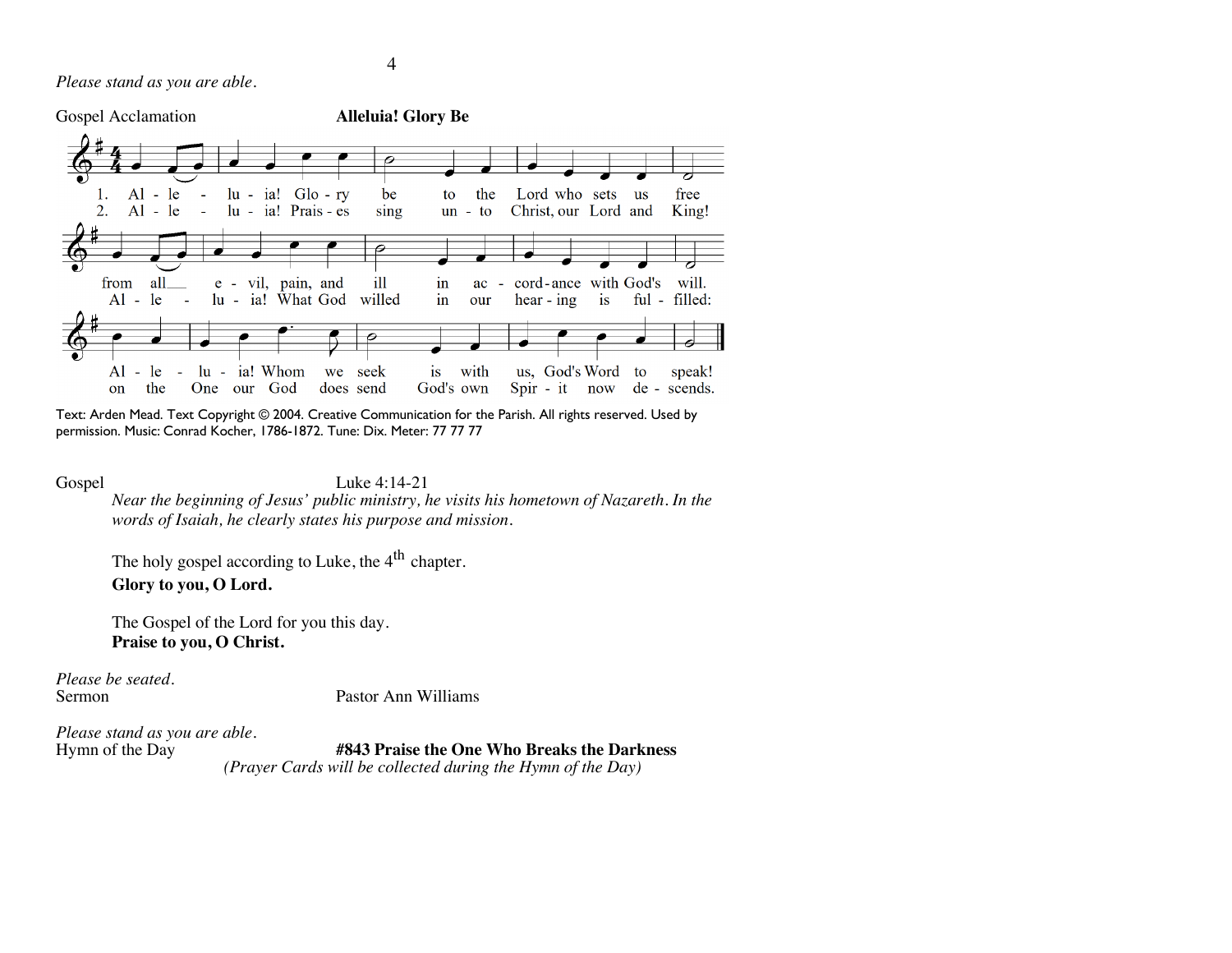Profession of Faith Nicene Creed

**We believe in one God, the Father, the Almighty, maker of heaven and earth, of all that is, seen and unseen.**

**We believe in one Lord, Jesus Christ, the only Son of God,** 

**eternally begotten of the Father, God from God,** 

**Light from Light, true God from true God,** 

**begotten, not made, of one Being with the Father;** 

**through him all things were made.**

**For us and for our salvation** 

**he came down from heaven,** 

**was incarnate of the Holy Spirit and the virgin Mary and became truly human.** 

**For our sake he was crucified under Pontius Pilate;** 

**he suffered death and was buried.** 

**On the third day he rose again in accordance with the scriptures; he ascended into heaven and is seated at the right hand of the Father.** 

**He will come again in glory to judge the living and the dead, and his kingdom will have no end.**

**We believe in the Holy Spirit, the Lord, the giver of life, who proceeds from the Father and the Son, who with the Father and the Son is worshiped and glorified, who has spoken through the prophets. We believe in one holy catholic and apostolic church. We acknowledge one baptism for the forgiveness of sins. We look for the resurrection of the dead, and the life of the world to come. Amen.**

### Prayers of Intercession

The Spirit of the Lord is poured out upon us in abundance; so we are bold to pray for the church, the world, and all that God has made.

…God of grace, **hear our prayer.**

Since we have such great hope in your promises, O God, we lift these and all of our prayers to you in confidence and faith; through Jesus Christ our Savior.

**Amen.**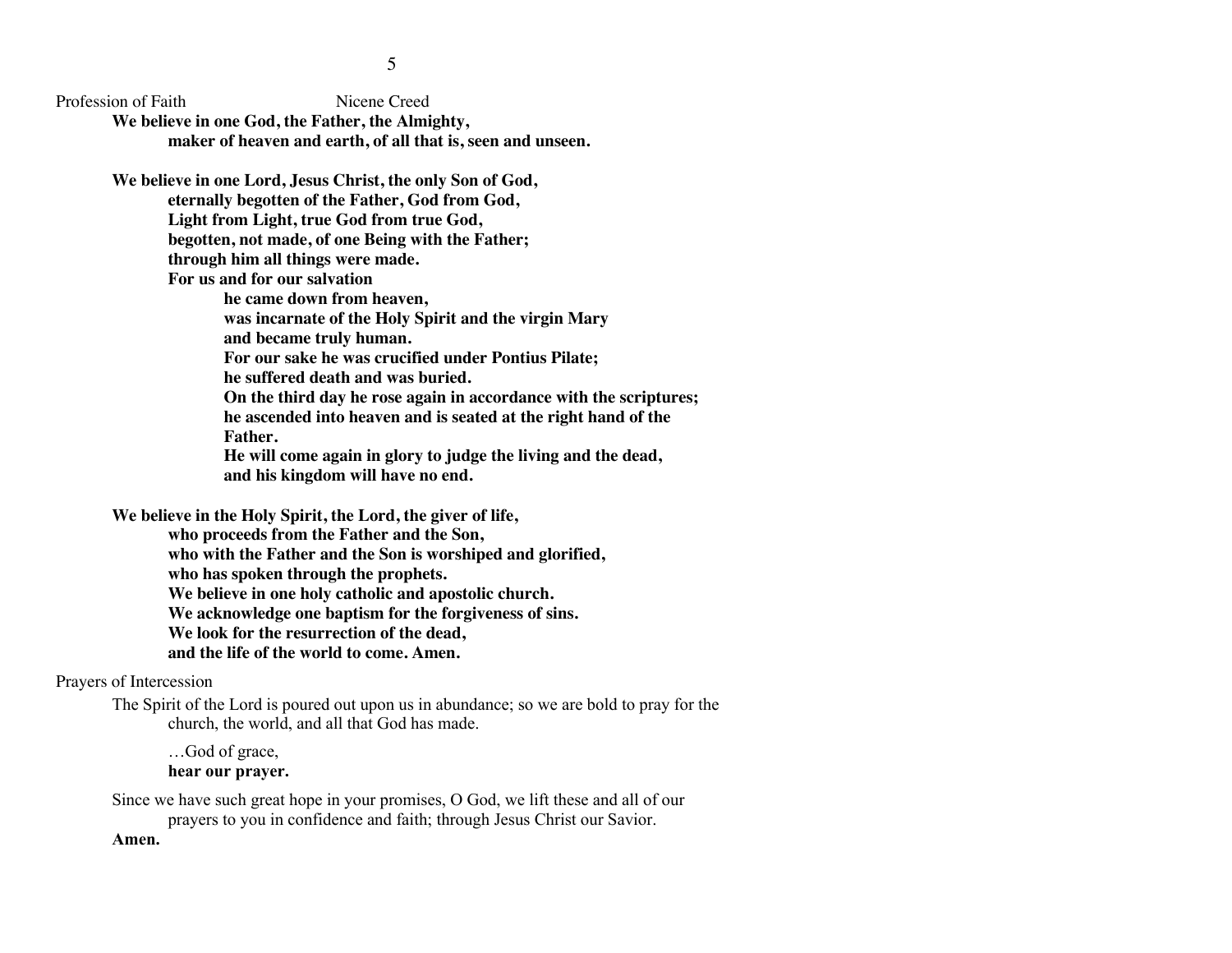Sharing the Peace of Christ The peace of the Lord be with you all. **And also with you.**

*Please be seated.*

# *Thanksgiving*

Musical Offering *Will You Come and Follow Me* arr. by Tom Trenney – Senior Choir



Text: Psalm 51. Music: Liturgy of Joy, James M. Capers, b. 1948. Music Copyright © 1993 Augsburg Fortress. Podcast/Streamed/Reprinted with permission under One License A-703603. All rights reserved.

#### Thanksgiving for the Word

Praise and thanks to you, holy God, for by your Word you made all things: you spoke light into darkness, called forth beauty from chaos, and brought life into being. For your Word of life, O God,

**we give you thanks and praise.**

6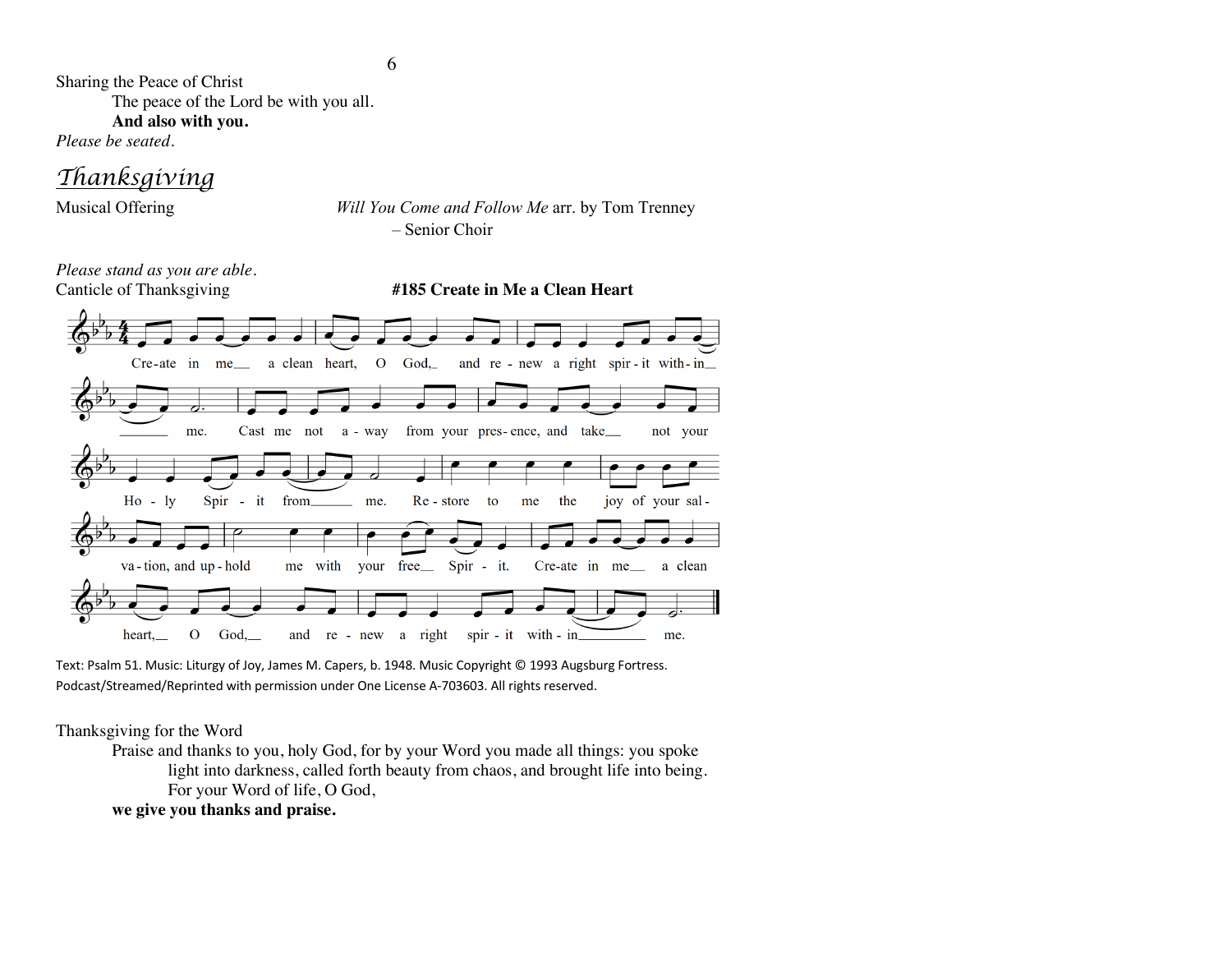By your Word you called your people Israel to tell of your wonderful gifts: freedom from captivity, water on the desert journey, a pathway home from exile, wisdom for life with you. For your Word of life, O God,

#### **we give you thanks and praise.**

Through Jesus, your Word made flesh, you speak to us and call us to witness: forgiveness through the cross, life to those entombed by death, the way of your self-giving love. For your Word of life, O God,

#### **we give you thanks and praise.**

Send your Spirit of truth, O God; rekindle your gifts within us: renew our faith, increase our hope, and deepen our love, for the sake of a world in need. Faithful to your Word, O God, draw near to all who call on you; through Jesus Christ, our Savior and Lord, to whom, with you and the Holy Spirit, be honor and glory forever.

#### **Amen.**

#### Lord's Prayer

Gathered into one by the Holy Spirit, let us pray as Jesus taught us.

**Our Father in heaven, hallowed be your name,** 

**your kingdom come, your will be done,** 

**on earth as in heaven.**

**Give us today our daily bread.** 

**Forgive us our sins** 

**as we forgive those who sin against us.** 

**Save us from the time of trial and deliver us from evil.**

**For the kingdom, the power,** 

**and the glory are yours, now and forever. Amen.**

# *Sending*

Christian Unity Week

God of love, through Christ you said to us: "You did not choose me, but I chose you." You seek us, you invite us to receive your friendship and abide in it.

**Teach us to respond more deeply to this invitation and grow in a life that is ever more complete.**

God of life, you call us to be praise in the midst of the world and to welcome one another as a gift of your grace.

**May your loving gaze, which rests upon each person, open us to receive each other just as we are.**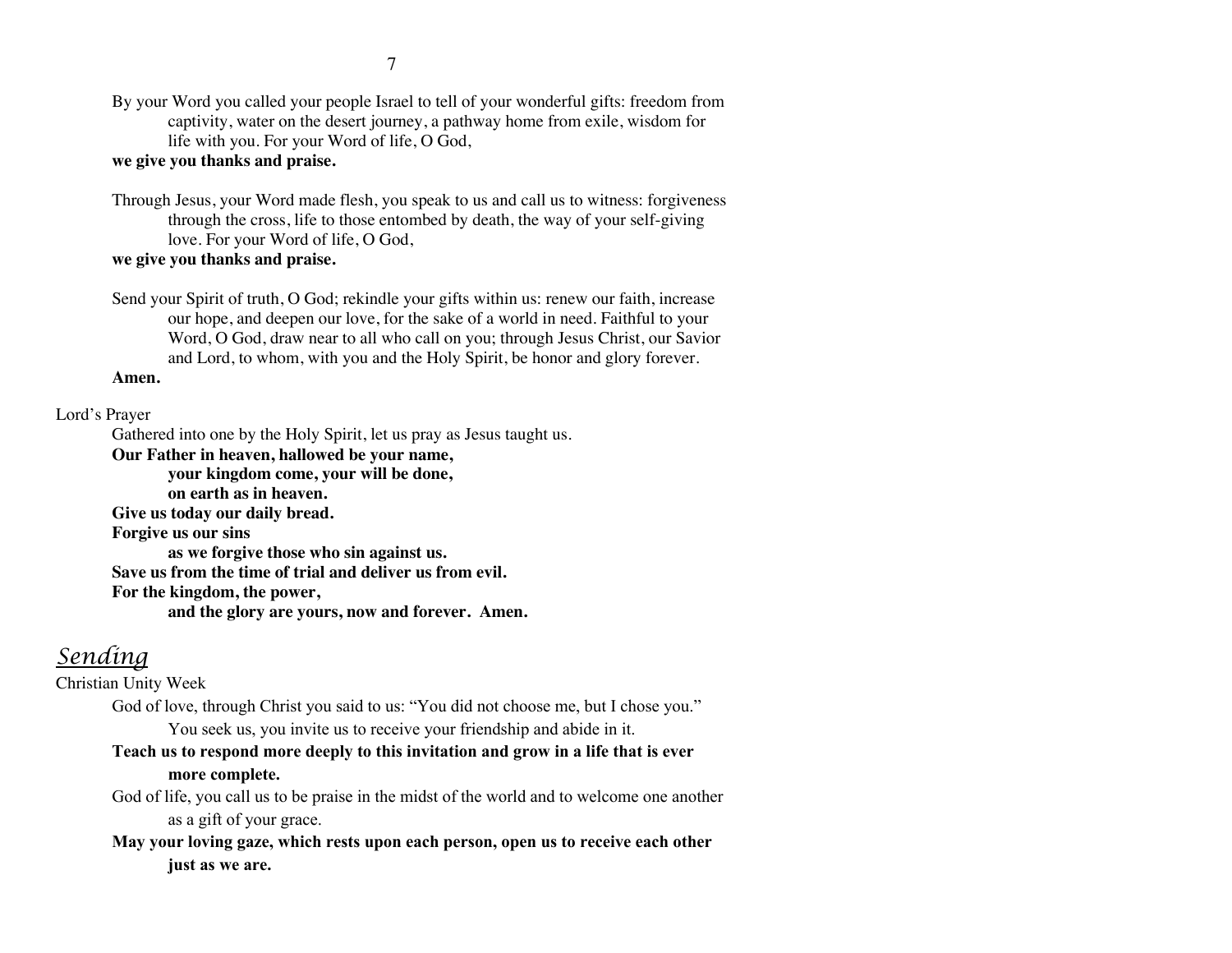God who gathers, you knit us together as one vine in your Son Jesus. May your loving Spirit abide in us .

### **Grant that together we might celebrate you with joy.**

God of the one vineyard, you call us to abide in your love in all we do and say. Touched by your goodness, grant us to be a reflection of that love.

### **The joy of our heart is in God.**

#### Sending Song **#314 Arise, Your Light Has Come!**

#### Blessing

Go forth as children of the light. Shine forth in the darkness. Let the Gospel become flesh in you, and may the love, peace, and joy of Christ radiate from your life. The blessings of God the Father, Son and Holy Spirit be upon you and remain with you forever.

#### **Amen.**

Dismissal

Go forth as light into the world, rejoicing in the power of the Holy Spirit. **Thanks be to God.**

Postlude

-------------------------------------------------

You are invited to stay for the healing service at this time. Please come to the front of the sanctuary.